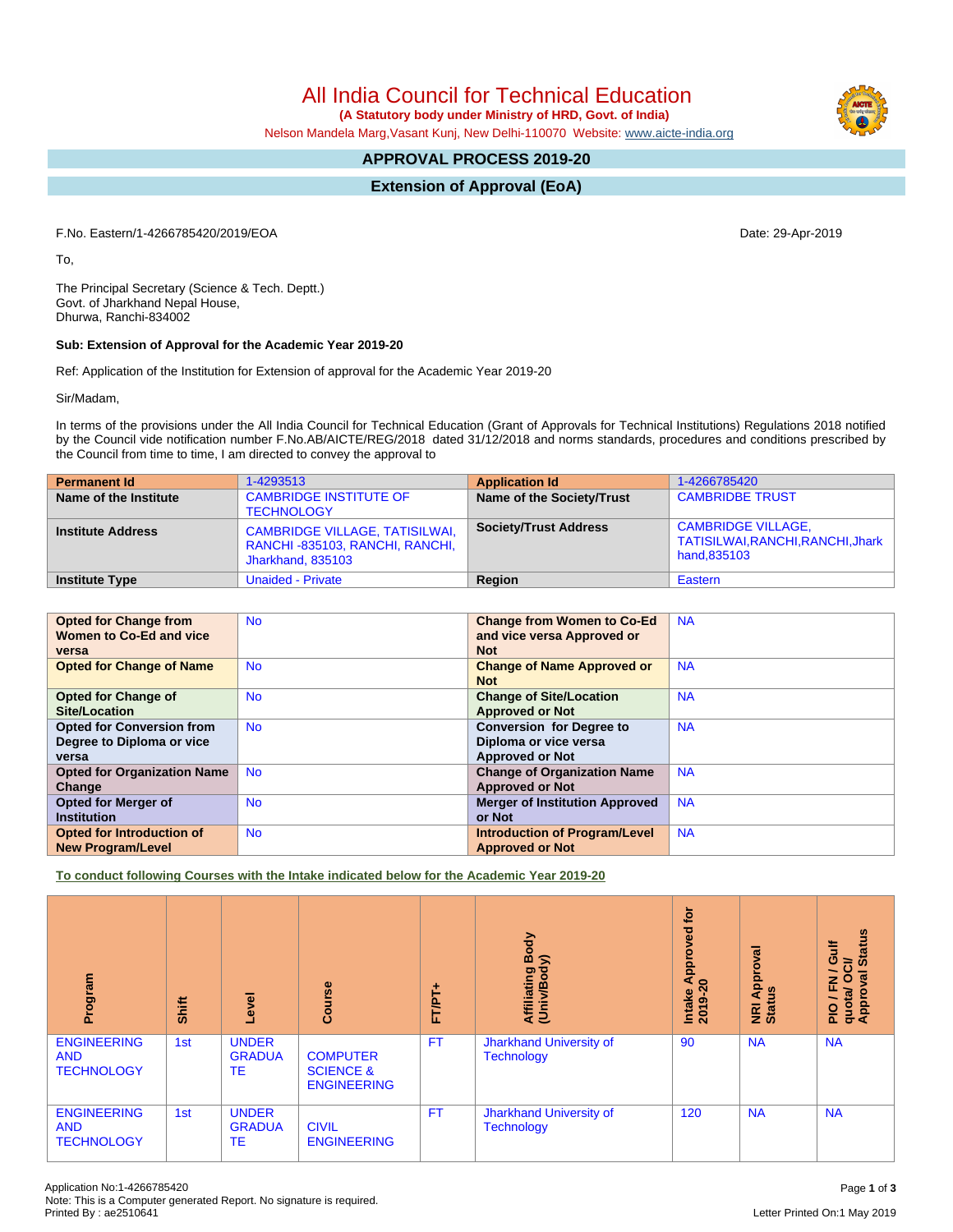| <b>ENGINEERING</b><br><b>AND</b><br><b>TECHNOLOGY</b> | 1st | <b>UNDER</b><br><b>GRADUA</b><br><b>TE</b> | <b>ELECTRONICS &amp;</b><br><b>COMMUNICATIO</b><br><b>N ENGG</b>            | <b>FT</b> | Jharkhand University of<br><b>Technology</b> | 30 | <b>NA</b> | <b>NA</b> |
|-------------------------------------------------------|-----|--------------------------------------------|-----------------------------------------------------------------------------|-----------|----------------------------------------------|----|-----------|-----------|
| <b>ENGINEERING</b><br><b>AND</b><br><b>TECHNOLOGY</b> | 1st | <b>UNDER</b><br><b>GRADUA</b><br><b>TE</b> | <b>MECHANICAL</b><br><b>ENGINEERING</b>                                     | <b>FT</b> | Jharkhand University of<br><b>Technology</b> | 90 | <b>NA</b> | <b>NA</b> |
| <b>ENGINEERING</b><br><b>AND</b><br><b>TECHNOLOGY</b> | 1st | <b>UNDER</b><br><b>GRADUA</b><br><b>TE</b> | <b>ELECTRICAL</b><br><b>AND</b><br><b>ELECTRONICS</b><br><b>ENGINEERING</b> | <b>FT</b> | Jharkhand University of<br><b>Technology</b> | 60 | <b>NA</b> | <b>NA</b> |
| <b>ENGINEERING</b><br><b>AND</b><br><b>TECHNOLOGY</b> | 1st | <b>POST</b><br><b>GRADUA</b><br>TE         | <b>COMPUTER</b><br><b>AIDED DESIGN</b><br><b>AND</b><br><b>MANUFACTURE</b>  | <b>FT</b> | Jharkhand University of<br><b>Technology</b> | 18 | <b>NA</b> | <b>NA</b> |
| <b>ENGINEERING</b><br><b>AND</b><br><b>TECHNOLOGY</b> | 1st | <b>POST</b><br><b>GRADUA</b><br><b>TE</b>  | <b>STRUCTURAL</b><br><b>ENGINEERING</b>                                     | <b>FT</b> | Jharkhand University of<br><b>Technology</b> | 18 | <b>NA</b> | <b>NA</b> |
| <b>MANAGEMENT</b>                                     | 1st | <b>POST</b><br><b>GRADUA</b><br><b>TE</b>  | <b>MASTERS IN</b><br><b>BUSINESS</b><br><b>ADMINISTRATIO</b><br>N           | <b>FT</b> | Jharkhand University of<br><b>Technology</b> | 30 | <b>NA</b> | <b>NA</b> |

+FT –Full Time,PT-Part Time

# Punitive Action against the Institute

In case of any differences in content in this Computer generated Extension of Approval Letter, the content/information as approved by the Executive Council / General Council as available on the record of AICTE shall be final and binding.

Strict compliance of Anti-Ragging Regulation: - Approval is subject to strict compliance of provisions made in AICTE Regulation notified vide F. No. 37- 3/Legal/AICTE/2009 dated July 1, 2009 for Prevention and Prohibition of Ragging in Technical Institutions. In case Institution fails to take adequate steps to Prevent Ragging or fails to act in accordance with AICTE Regulation or fails to punish perpetrators or incidents of Ragging, it will be liable to take any action as defined under clause 9(4) of the said Regulation.

#### **It is mandatory to comply all the essential requirements as given in APH 2019-20(appendix 6)**

NOTE: If the State Government / UT / DTE / DME has a reservation policy for admission in Technical Education Institutes and the same is applicable to Private & Self-financing Technical Institutions, then the State Government / UT/ DTE / DME shall ensure that 10 % of Reservation for EWS would be operational from the Academic year 2019-20 without affecting the percentage reservations of SC/ST/OBC/General . However, this would not be applicable in the case of Minority Institutions referred to the clause (1) of Article 30 of **Constitution of India.**

> **Prof. A.P Mittal Member Secretary, AICTE**

Copy to:

- **1. The Director Of Technical Education\*\*, Jharkhand**
- **2. The Registrar\*\*,** Jharkhand University Of Technology
- **3. The Principal / Director,** Cambridge Institute Of Technology Cambridge Village, Tatisilwai, Ranchi -835103,